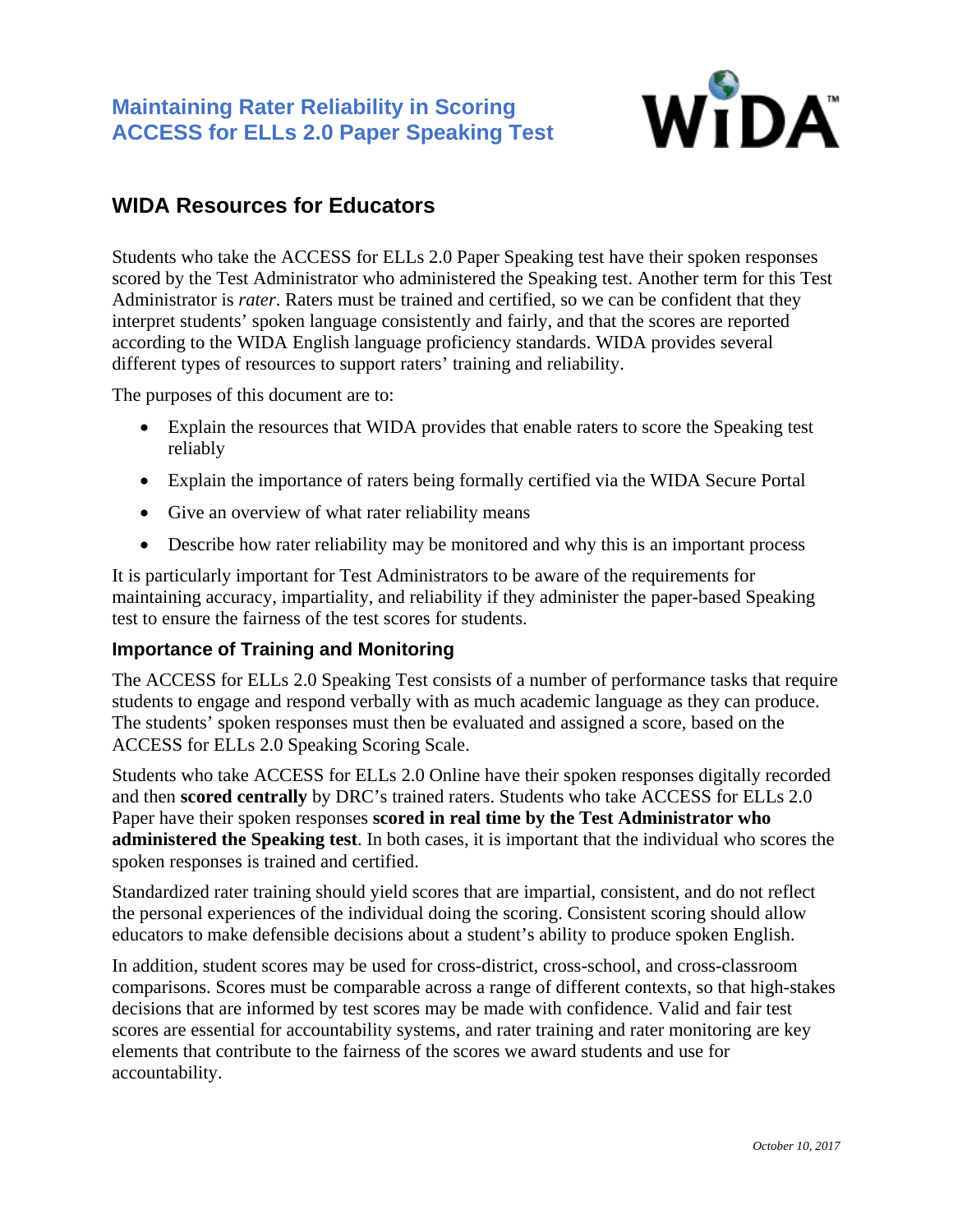## **What is Rater Reliability?**

*Rater reliability* is a technical term that refers to the consistency of scores awarded to a student by multiple raters. Once the same group of raters evaluates multiple students, rater reliability can be calculated. We can then compare how consistent those raters are in evaluating the same spoken responses. If the raters are very consistent in how they evaluate the students' spoken language, their rate of reliability will be high. However, if many different scores are awarded to the same students, then the rate of reliability will be low, which is a concern, because it indicates a high risk of measurement error, which can result in students receiving scores that are not fair or appropriate. Reliability can be measured easily and reported as a percentage from 1 to 100.

On the ACCESS for ELLs 2.0 Speaking Test, raters may award one of five different score points.

- Exemplary
- Strong
- Adequate
- Attempted
- No Response

In order to calculate the reliability of the raters, these score points can be converted into numbers, as shown in the table below.

| <b>Score Point</b> | <b>Numeric Score</b> |
|--------------------|----------------------|
| Exemplary          |                      |
| Strong             | 3                    |
| Adequate           |                      |
| Attempted          |                      |
| No Response        |                      |

The next table (Example 1) shows two sets of example scores, using the numeric scores to represent score points on the ACCESS for ELLs 2.0 Speaking Scoring Scale.

#### **Example 1**

|           | <b>Rater 1 scores</b> | <b>Rater 2 scores</b> |
|-----------|-----------------------|-----------------------|
| Student 1 |                       |                       |
| Student 2 |                       | っ                     |
| Student 3 |                       | 2                     |
| Student 4 |                       |                       |
| Student 5 | 2                     | ર                     |
| Student 6 |                       |                       |
| Student 7 |                       |                       |
| Student 8 |                       |                       |

In the example above, the two raters awarded the same scores in only three cases. Therefore, there is a high rate of inconsistency between the two raters' scores. We can calculate their interrater reliability as 3/8, or 37.5% agreement. This is a low rate of reliability. Typically, WIDA considers a minimally acceptable rate of reliability to be 70%. Look at Example 2 in the following table.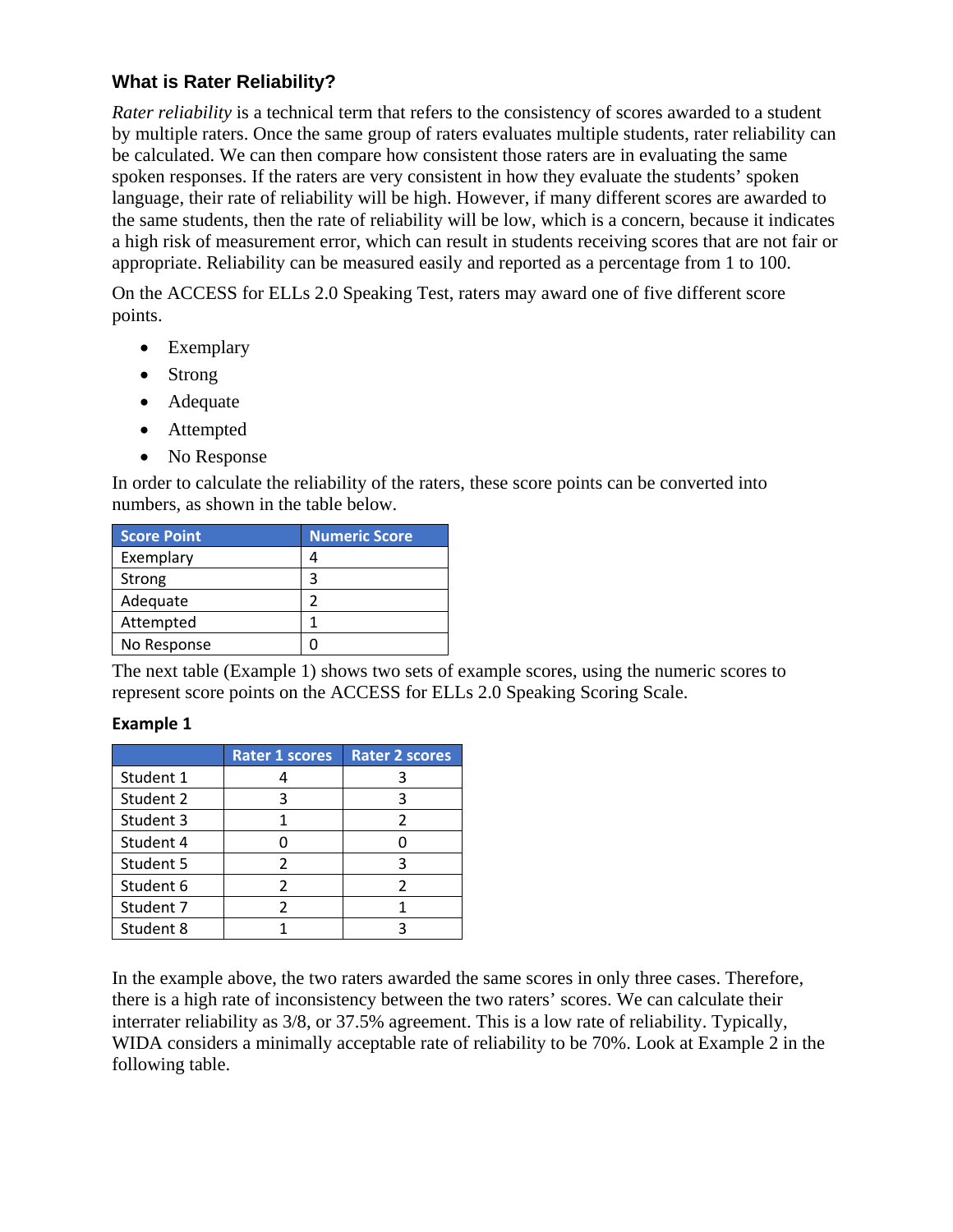#### **Example 2**

|           | <b>Rater 1 scores</b> | <b>Rater 2 scores</b> |
|-----------|-----------------------|-----------------------|
| Student 1 |                       |                       |
| Student 2 |                       |                       |
| Student 3 |                       |                       |
| Student 4 |                       |                       |
| Student 5 |                       | 3                     |
| Student 6 |                       | $\mathfrak{p}$        |
| Student 7 |                       |                       |
| Student 8 |                       |                       |

In Example 2, 6/8 scores are in exact agreement, giving an interrater reliability rate of 75%. This represents an acceptable reliability rate among the raters.

It is important to have **high rates of reliability** between raters, so we can be sure that students are being scored accurately and fairly. If some raters are lenient and some raters are strict, or others simply be inconsistent, then student scores will not truly reflect the students' abilities.

It may also be useful to consider the number of *adjacent* scores awarded by raters. *Adjacent* means that the scores differ by one score point. For example, if the first rater awards a score of **Strong**, but the second rater awards a score of **Adequate**, then these scores are adjacent. Ideally, we would want the total of scores that are in *exact* agreement and that are *adjacent* to equal 100%. Scores that are non-adjacent (i.e., scores that differ by more than one score point) are an indication that raters have a problem with consistency and require additional training.

### **Rater Training**

WIDA provides a series of training modules in the Secure Portal on the WIDA website. ACCESS for ELLs Speaking Test raters should complete three core modules:

- 1. Overview and Test Structure
- 2. Speaking Assessment Scoring Practice
- 3. Speaking Assessment Recommended Practice

WIDA strongly recommends that all new raters complete all three of these modules. These modules provide a comprehensive introduction to the ACCESS for ELLs 2.0 Speaking test and the opportunity to learn how to score students' spoken English reliably using the ACCESS for ELLs 2.0 Speaking Scoring Scale.

In addition to the modules described above, WIDA also releases supplemental training materials each year to refamiliarize experienced raters with the Speaking Scoring Scale and introduce new Speaking tasks and sample responses for the coming year. These materials, called Supplemental Training for the Speaking Assessment, reflect the Speaking tasks that will appear on the test in the current year. WIDA recommends that all raters (new and experienced) engage with these supplementary materials at the start of each scoring season. Reading and reviewing these materials will help raters maintain their reliability from year to year and contribute to the fairness of test scores awarded to all students.

#### **Rater Certification**

After completing the training modules described in the section above, new raters should take the relevant certification quiz. WIDA provides two quizzes: one for raters who will evaluate students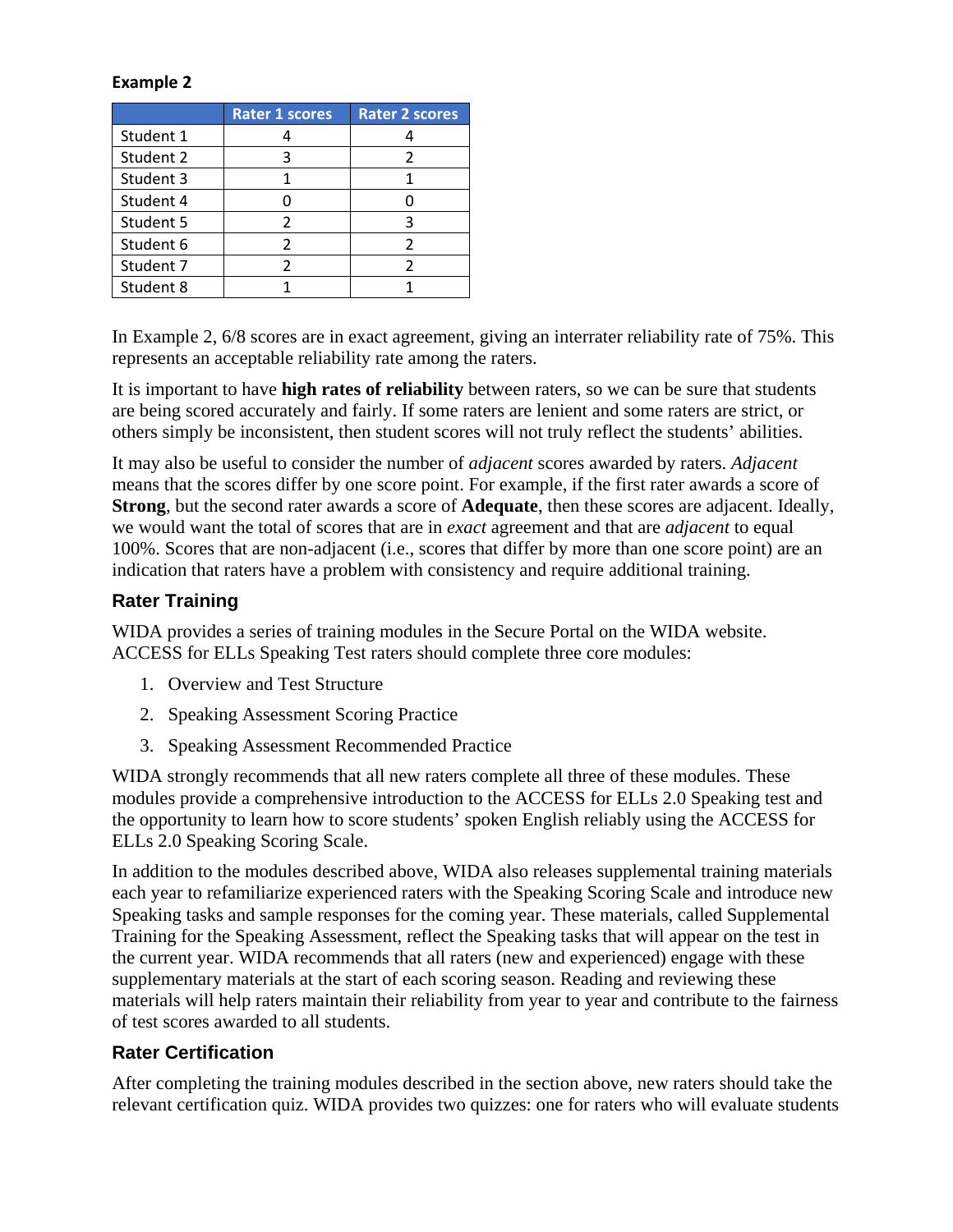in Grades 1-5, and another for raters who will evaluate students in Grades 6-12. Raters should take the appropriate quiz.

The purpose of the quiz is to ensure that raters have internalized the Speaking Scoring Scale and can apply it consistently. Only raters who pass the quiz(zes) should administer and score the ACCESS for ELLs 2.0 Paper Speaking test.

## **Recertification for Experienced Raters**

WIDA recommends that raters who have scored the ACCESS for ELLs 2.0 Speaking tests for several years also recertify before each testing season. This will familiarize them with the supplementary training materials for raters that reflect the new Speaking tasks that will appear in the coming test administration. Minimally, WIDA recommends that all raters review Module 2: Speaking Assessment Scoring Practice from the Core Speaking Assessment Training, then review the Speaking Tasks and Supplementary Training Materials for the coming year. Encouraging all raters to recertify annually by passing the quiz(zes) maximizes the likelihood that students will be scored consistently and fairly.

## **Rater Monitoring**

After raters have been trained and certified, they are considered "qualified" and ready to score the ACCESS for ELLs 2.0 Speaking test. However, one risk to rater reliability may arise when educators evaluate students whom they teach. It can be challenging for educators who are familiar with a student's spoken language, as observed in the classroom, to set that knowledge aside during an administration of ACCESS for ELLs 2.0. If students do not perform as expected during the Speaking test, it is possible that educators who have taught the student may award a different score from a rater who has no other knowledge of that student. To avoid this situation, WIDA recommends that whenever possible, educators not evaluate their own students' spoken language proficiency on ACCESS for ELLs 2.0.

In addition, even when raters are well trained and certified, there is a possibility that their scores will drift over time. That is, as the rater scores students' spoken language, the rater may be influenced by the students whom they evaluate. If a rater evaluates a large number of highproficiency students, for example, he or she may unconsciously raise their expectations and award lower scores than they should to students at intermediate levels of proficiency. The opposite may be true for raters who evaluate many low-proficiency students. This type of rater drift is a common occurrence and may be avoided via rater monitoring to check that raters are scoring in a manner that is consistent with the Speaking Scoring Scale. Typically, raters may be monitored from two perspectives, rater reliability, and score point distributions.

#### *Rater Reliability*

The reliability of raters can be monitored if two or more raters have evaluated the same students. In this situation, a simple Excel file (see sample provided by WIDA and associated instructions) can be used to calculate the rate of agreement between raters. Agreement rates below 70% indicate that raters are not assigning scores to students consistently. A recommended minimum target for agreement rates is 70%.

WIDA recommends that rater reliability be checked regularly, using a second rater. If possible, rater reliability should be checked daily during the first few days of operational scoring. After that, rater reliability should be reviewed at least once a week. WIDA recommends that at least 10% of Speaking tests are monitored.